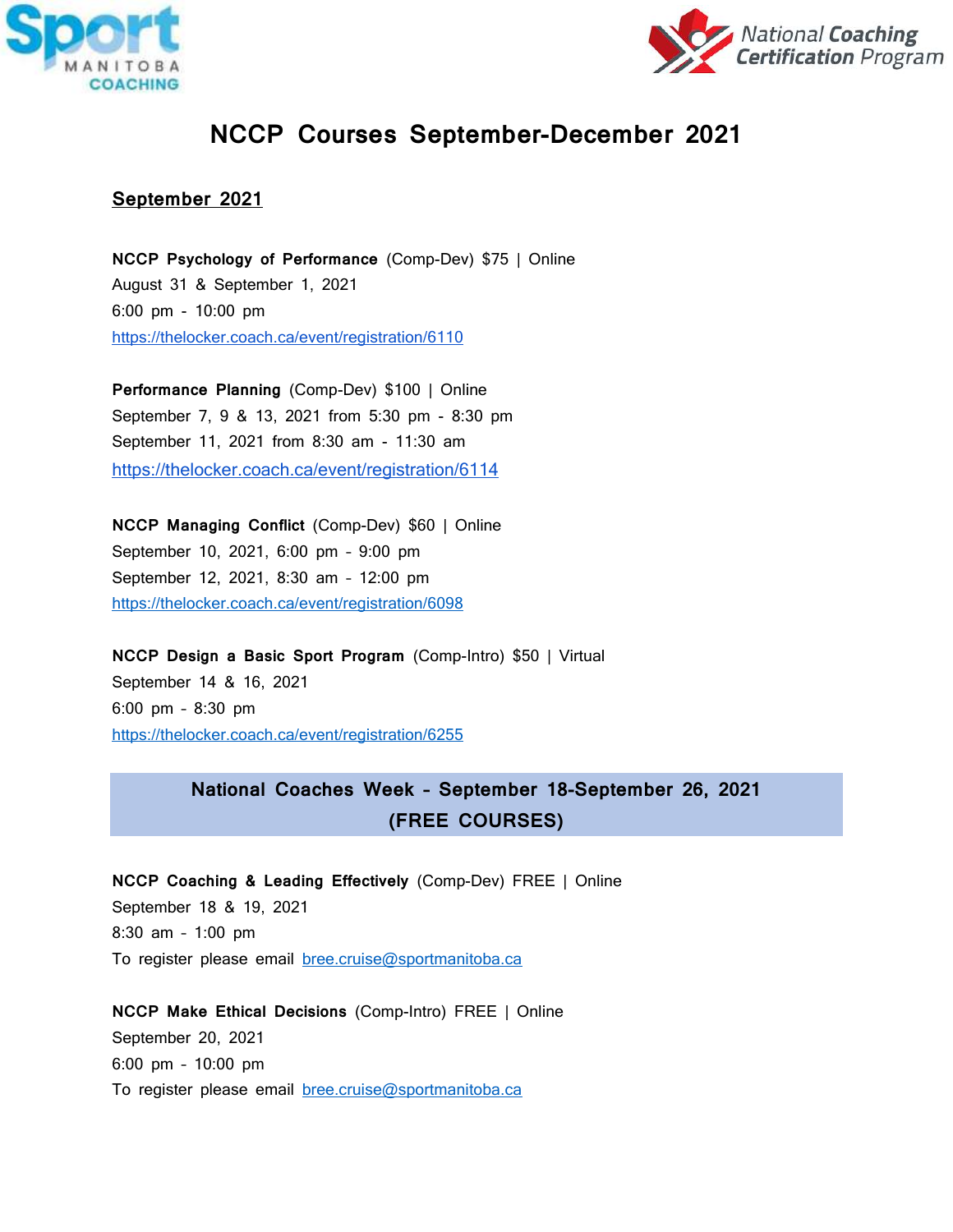**NCCP Make Ethical Decisions** (Comp-Intro) FREE | In-Person September 20, 2021 6:00 pm – 10:00 pm To register please email [bree.cruise@sportmanitoba.ca](mailto:bree.cruise@sportmanitoba.ca)

**NCCP Basic Mental Skills** (Comp-Intro) FREE | Online September 23, 2021 6:00 pm – 10:00 pm To register please email [bree.cruise@sportmanitoba.ca](mailto:bree.cruise@sportmanitoba.ca)

**NCCP Make Ethical Decisions** (Comp-Intro) FREE | Online September 26, 2021 8:30 am – 12:30 pm To register please email [bree.cruise@sportmanitoba.ca](mailto:bree.cruise@sportmanitoba.ca)

**NCCP Fundamental Movement Skills** FREE | In-Person

September 26, 2021 1:00 pm – 5:00 pm To register please email [bree.cruise@sportmanitoba.ca](mailto:bree.cruise@sportmanitoba.ca)

**NCCP Planning a Practice** (Comp-Intro) \$50 | Virtual September 27 & 28, 2021 6:00 pm - 8:30 pm <https://thelocker.coach.ca/event/registration/6204>

**NCCP Prevention & Recovery** (Comp-Dev) \$75 September 29 & 30, 2021 6:00 pm – 9:45 pm <https://thelocker.coach.ca/event/registration/6099>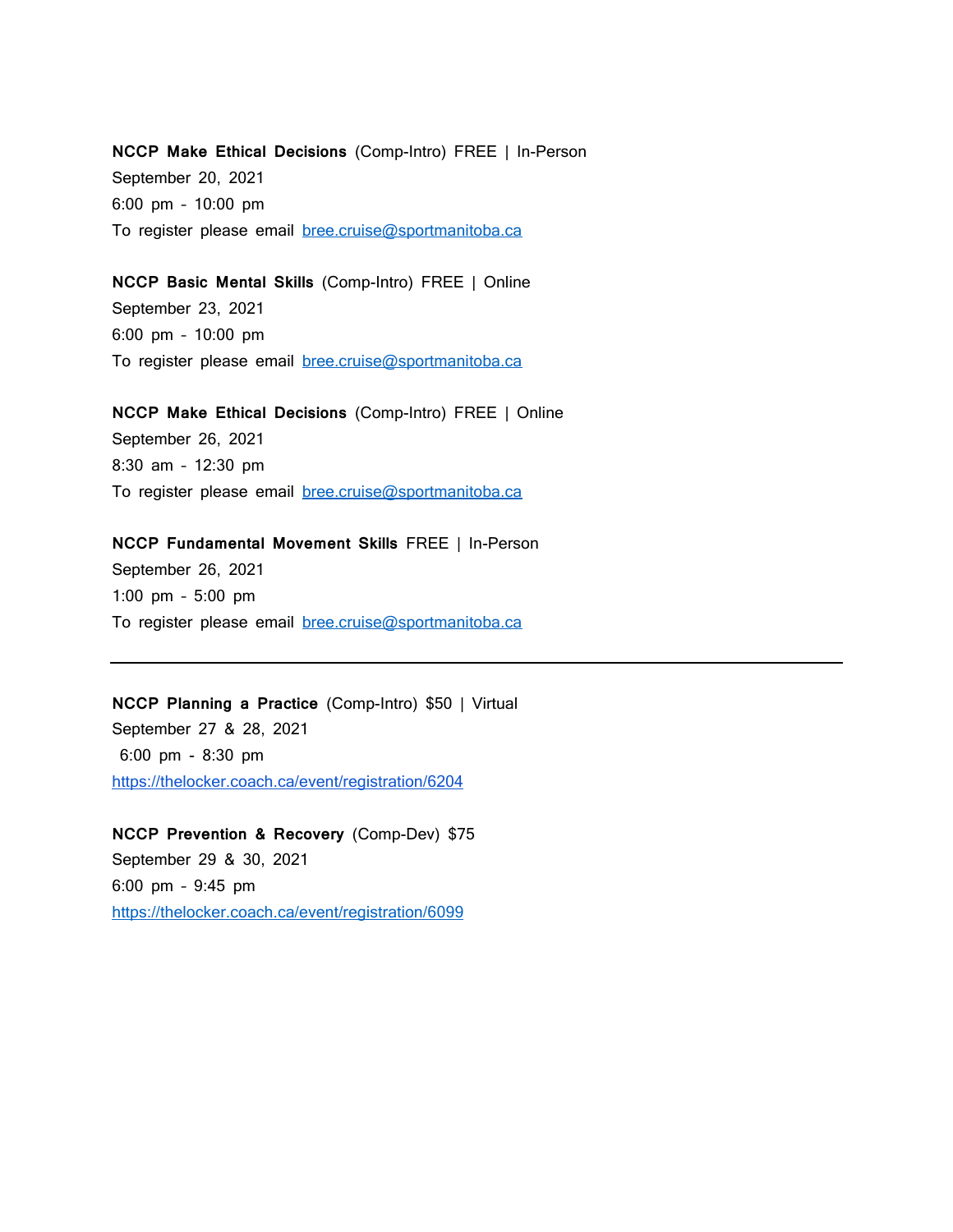### **October 2021**

**NCCP Advanced Practice Planning** (Comp-Dev) \$65 | Virtual October 16, 2021 8:30 am – 3:00 pm <https://thelocker.coach.ca/event/registration/6112>

**NCCP Teaching & Learning** (Comp-Intro) \$50 | Online October 18 & 20, 2021 6:00 pm - 8:30 pm <https://thelocker.coach.ca/event/registration/6207>

**NCCP Make Ethical Decisions** (Comp-Intro) \$40 | In-Person October 23, 2021 9:00 am – 1:00 pm <https://thelocker.coach.ca/event/registration/6100>

**NCCP Manage a Sport Program** (Comp-Dev) \$60 | Online October 24, 2021 8:30 am – 12:30 pm <https://thelocker.coach.ca/event/registration/6193>

**NCCP Developing Athletic Abilities** (Comp-Dev) \$85 | In-Person October 27 & 28, 2021 6:00 pm – 9:45 pm <https://thelocker.coach.ca/event/registration/6101>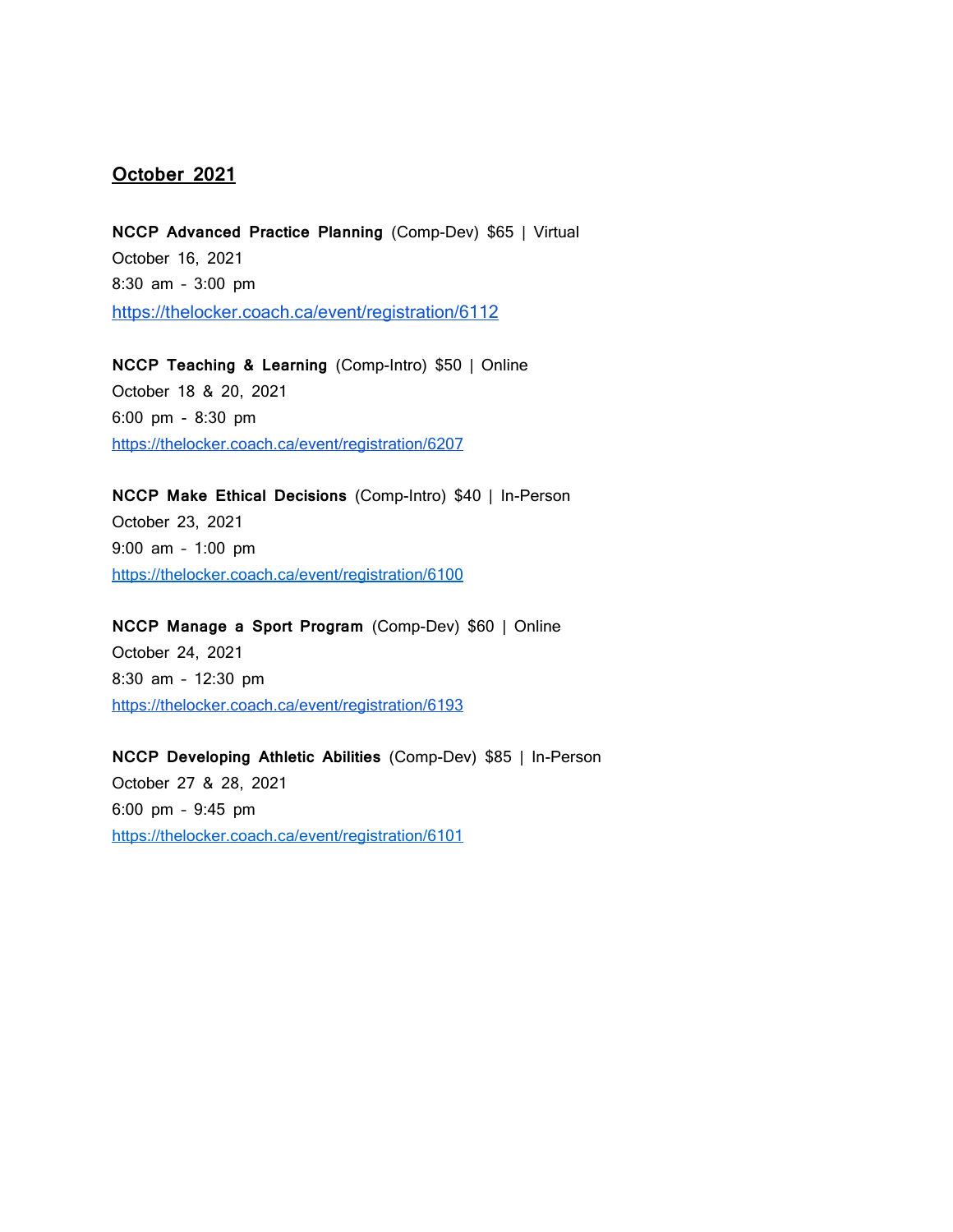#### **November 2021**

**NCCP Make Ethical Decisions** (Comp-Intro) FREE | Online November 6, 2021 10: 30 am – 2:30 pm (Community Coaches Day)

**NCCP Prevention & Recovery** (Comp-Dev) \$75 | Online November 8 & 9, 2021 6:00 pm – 9:45 pm <https://thelocker.coach.ca/event/registration/6102>

**NCCP Design a Basic Sport Program** (Comp-Intro) \$50 | Online November 14, 2021 8:30 am – 1:30 pm <https://thelocker.coach.ca/event/registration/6103>

**NCCP Basic Mental Skills** (Comp-Intro) \$40 | Online November 17, 2021 6:00 pm – 10:00 pm <https://thelocker.coach.ca/event/registration/6104>

**NCCP Planning a Practice** (Comp-Intro) \$50 | Online November 21, 2021 8:30 am – 1:30 pm <https://thelocker.coach.ca/event/registration/6105>

**NCCP Make Ethical Decisions** (Comp-Intro) \$40 | Online November 16, 2021 6:00 pm – 10:00 pm <https://thelocker.coach.ca/event/registration/6254>

**NCCP Managing Conflict** (Comp-Dev) \$60 | In-Person November 27, 2021 8:30 am - 4:00 pm <https://thelocker.coach.ca/event/registration/6196>